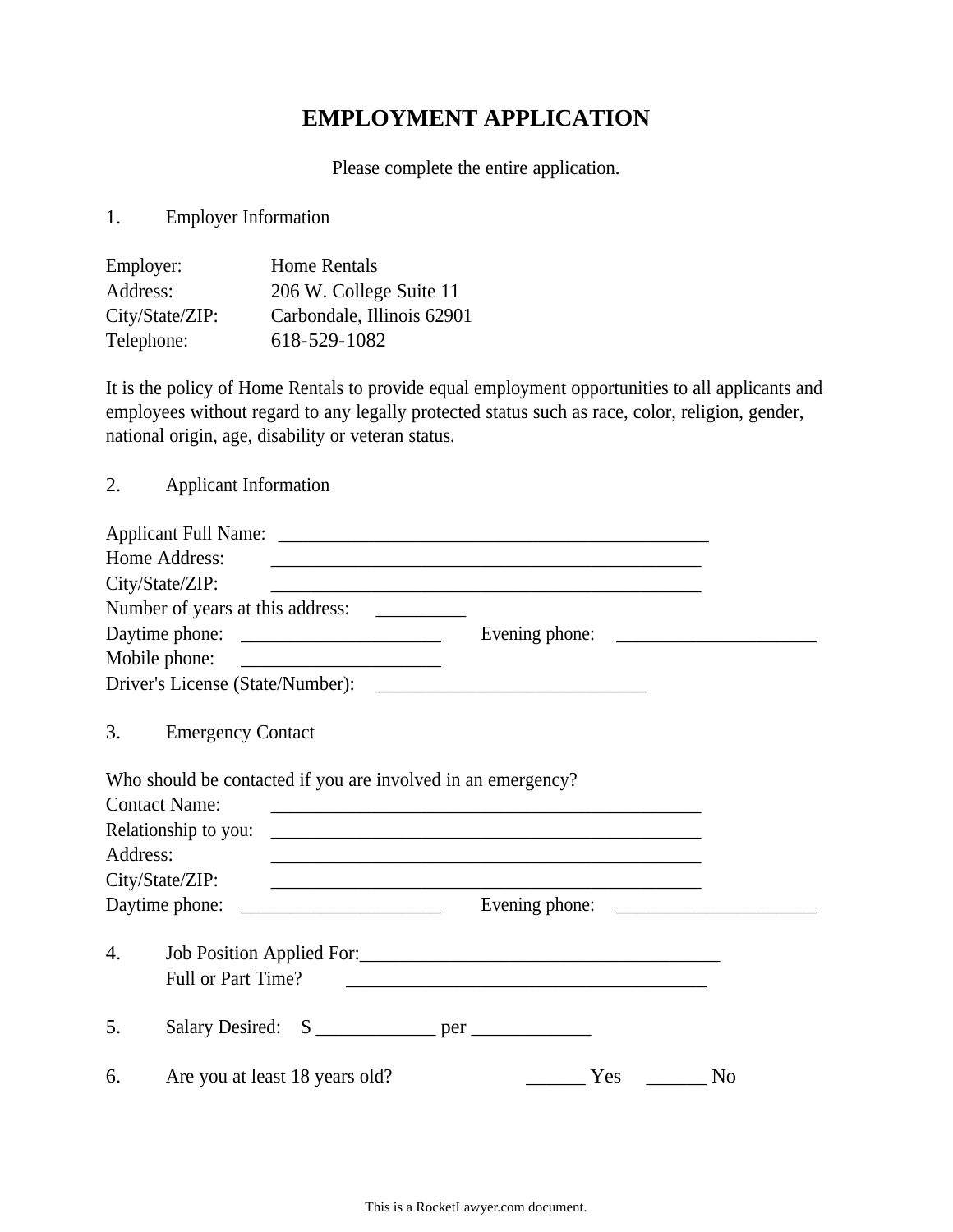\_\_\_\_\_\_\_\_\_\_\_\_\_\_\_\_\_\_\_\_\_\_\_\_\_\_\_\_\_\_\_\_\_\_\_\_ 7. If you are offered employment, when would you be available to begin work? 8. If hired, are you able to submit proof that you are legally eligible for employment in the United States? \_\_\_\_\_\_ Yes \_\_\_\_\_\_\_ No

## 9. Applicant's Skills

List any skills that may be useful for the job you are seeking. Enter the number of years of experience, and circle the number which corresponds to your ability for each particular skill. (One represents poor ability, while five represents exceptional ability.)

|              |                     | Ability |
|--------------|---------------------|---------|
|              |                     | or      |
| <b>Skill</b> | Years of Experience | Rating  |
|              |                     | 12345   |
|              |                     | 12345   |

## 10. Applicant Employment History

List your current or most recent employment first. Please list all jobs (including self-employment and military service) which you have held, beginning with the most recent, and list and explain any gaps in employment. If additional space is needed, continue on the back page of this application.

| <b>Employer Name:</b>             |                                                                                                                     |  |
|-----------------------------------|---------------------------------------------------------------------------------------------------------------------|--|
| <b>Supervisor Name:</b>           |                                                                                                                     |  |
| Address:                          |                                                                                                                     |  |
| City/State/ZIP:                   |                                                                                                                     |  |
| <b>Job Duties:</b>                |                                                                                                                     |  |
| Reason for Leaving:               |                                                                                                                     |  |
| Dates of Employment (Month/Year): |                                                                                                                     |  |
|                                   |                                                                                                                     |  |
| <b>Employer Name:</b>             |                                                                                                                     |  |
| <b>Supervisor Name:</b>           |                                                                                                                     |  |
| Address:                          |                                                                                                                     |  |
| City/State/ZIP:                   |                                                                                                                     |  |
| <b>Job Duties:</b>                |                                                                                                                     |  |
| Reason for Leaving:               | <u> 1989 - Johann John Barn, mars eta bainar eta industrial eta industrial eta industrial eta industrial eta in</u> |  |
| Dates of Employment (Month/Year): |                                                                                                                     |  |
|                                   |                                                                                                                     |  |
| <b>Employer Name:</b>             |                                                                                                                     |  |
| <b>Supervisor Name:</b>           |                                                                                                                     |  |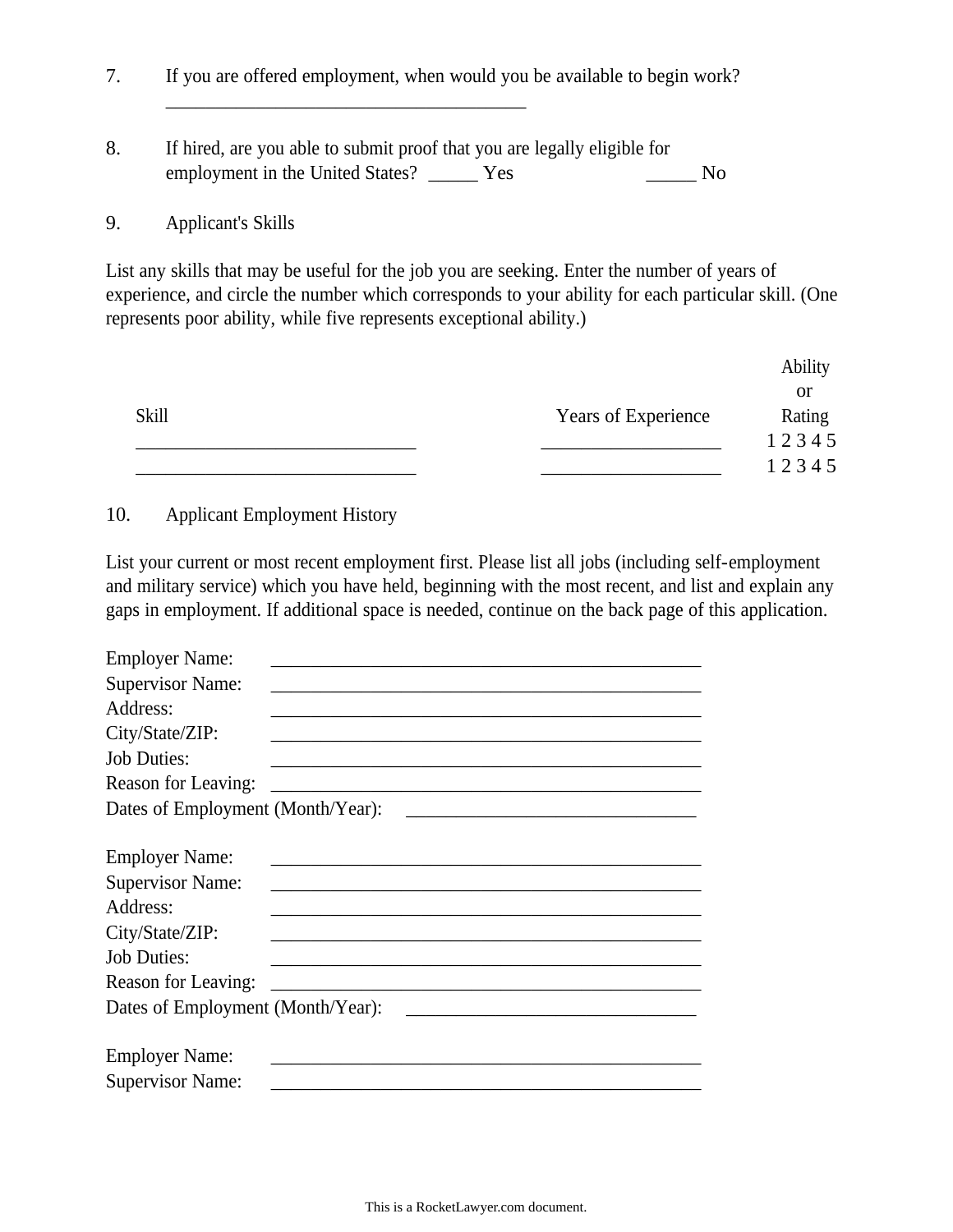| Address:           |                                                                                                                                                            |  |
|--------------------|------------------------------------------------------------------------------------------------------------------------------------------------------------|--|
|                    | City/State/ZIP:                                                                                                                                            |  |
| <b>Job Duties:</b> | <u> 1980 - Jan James James Jan James James James James James James James James James James James James James Jam</u>                                       |  |
|                    | Reason for Leaving:<br><u> 1989 - Johann John Stone, markin film yn y brenin y brenin y brenin y brenin y brenin y brenin y brenin y br</u>                |  |
|                    | Dates of Employment (Month/Year):<br><u> 1980 - Andrea Andrew Maria (h. 1980).</u>                                                                         |  |
| 11.                | Applicant's Education and Training                                                                                                                         |  |
|                    | College/University Name and Address                                                                                                                        |  |
|                    | If yes, degree(s) received:                                                                                                                                |  |
|                    | High School/GED Name and Address                                                                                                                           |  |
|                    |                                                                                                                                                            |  |
|                    | Other Training (graduate, technical, vocational):                                                                                                          |  |
|                    | Please indicate any current professional licenses or certifications that you hold:                                                                         |  |
|                    | Awards, Honors, Special Achievements:                                                                                                                      |  |
|                    | <b>Military Service:</b>                                                                                                                                   |  |
|                    | $Yes$ No                                                                                                                                                   |  |
| Branch:            |                                                                                                                                                            |  |
|                    | <b>Specialized Training:</b>                                                                                                                               |  |
| 12.                | Please provide any other information that you believe should be considered, including<br>whether you are bound by any agreement with any current employer: |  |

\_\_\_\_\_\_\_\_\_\_\_\_\_\_\_\_\_\_\_\_\_\_\_\_\_\_\_\_\_\_\_\_\_\_\_\_\_\_\_\_\_\_\_\_\_\_\_\_\_\_\_\_\_\_\_\_\_\_\_\_